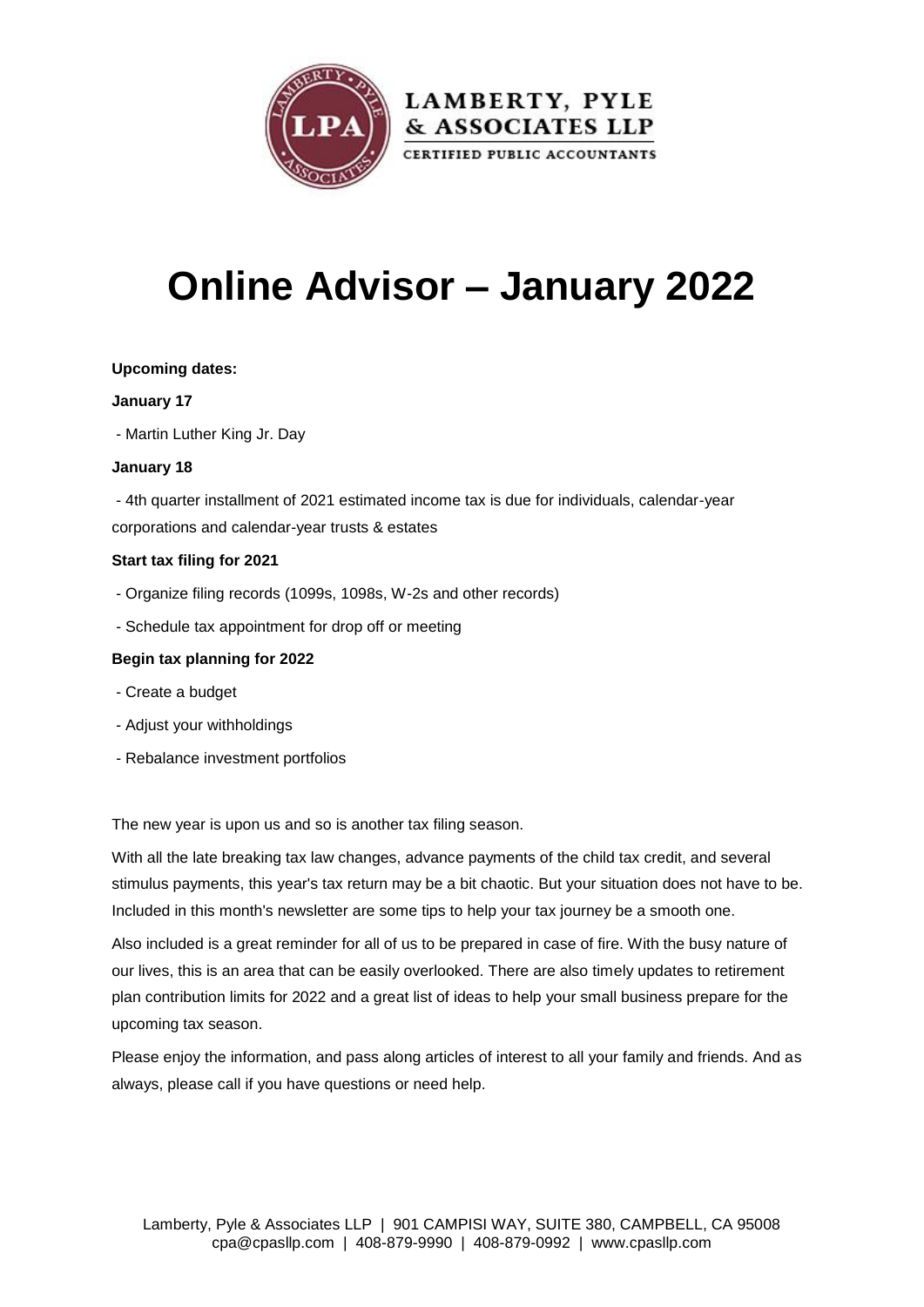



# **Make Order Out of Chaos**

### *Prepare for this year's tax return filing season*

Tax return filing season usually gets a little crazy, but this year will be more turbulent than most. Due to new tax legislation and guidance from the IRS, you will have to cope with a wide variety of tax changes, some of which relate to the pandemic. Here are several tips for making some order out of the chaos.

#### **Unemployment benefits**

Unemployment benefits are taxable once again in 2021. In 2020, the first \$10,200 of benefits received by taxpayers with an adjusted gross income (AGI) of less than \$150,000 were exempt from tax. Unfortunately the tax-free nature of unemployment benefits in 2020 was made long after many of you filed your tax return. If this pertains to you, and you haven't received a refund from a tax overpayment yet, you might need to file an amended 2020 tax return.

#### **Small business loans**

To kick start the economy during the pandemic, Congress created a loan program called the Paycheck Protection Program (PPP). Similarly, your small business might have received an Economic Injury Disaster Loan (EIDL) or grant. These loans may be forgiven in 2021 without any adverse tax consequences if certain conditions were met. So gather your records—including what you received and when—for optimal tax protection.

#### **Economic impact payments**

Congress handed out three rounds of Economic Impact Payments to individuals in 2020 and 2021. The third payment provided a maximum of \$1,400 per person, including dependents, subject to a phaseout. For single filers, the phaseout begins at \$75,000 of AGI; \$150,000 for joint filers. So review your records and be very clear what payments you received in 2021. Only then can you use your 2021 tax return to ensure you receive credit for your full stimulus payments.

#### **Child tax credit**

Many families will benefit from an enhanced Child Tax Credit (CTC) on their 2021 tax return. The new rules provide a credit of up to \$3,000 per qualifying child ages 6 through 17 (\$3,600 per qualifying child under age six), subject to a phaseout beginning at \$75,000 of AGI for single filers and \$150,000 for joint filers. What will complicate this year's tax filing are any advance payments you received from the IRS during the second half of 2021. It is important that you accurately identify all the payments you received. Only then can correct adjustments be made on your tax return to ensure you receive the full Child Tax Credit amount.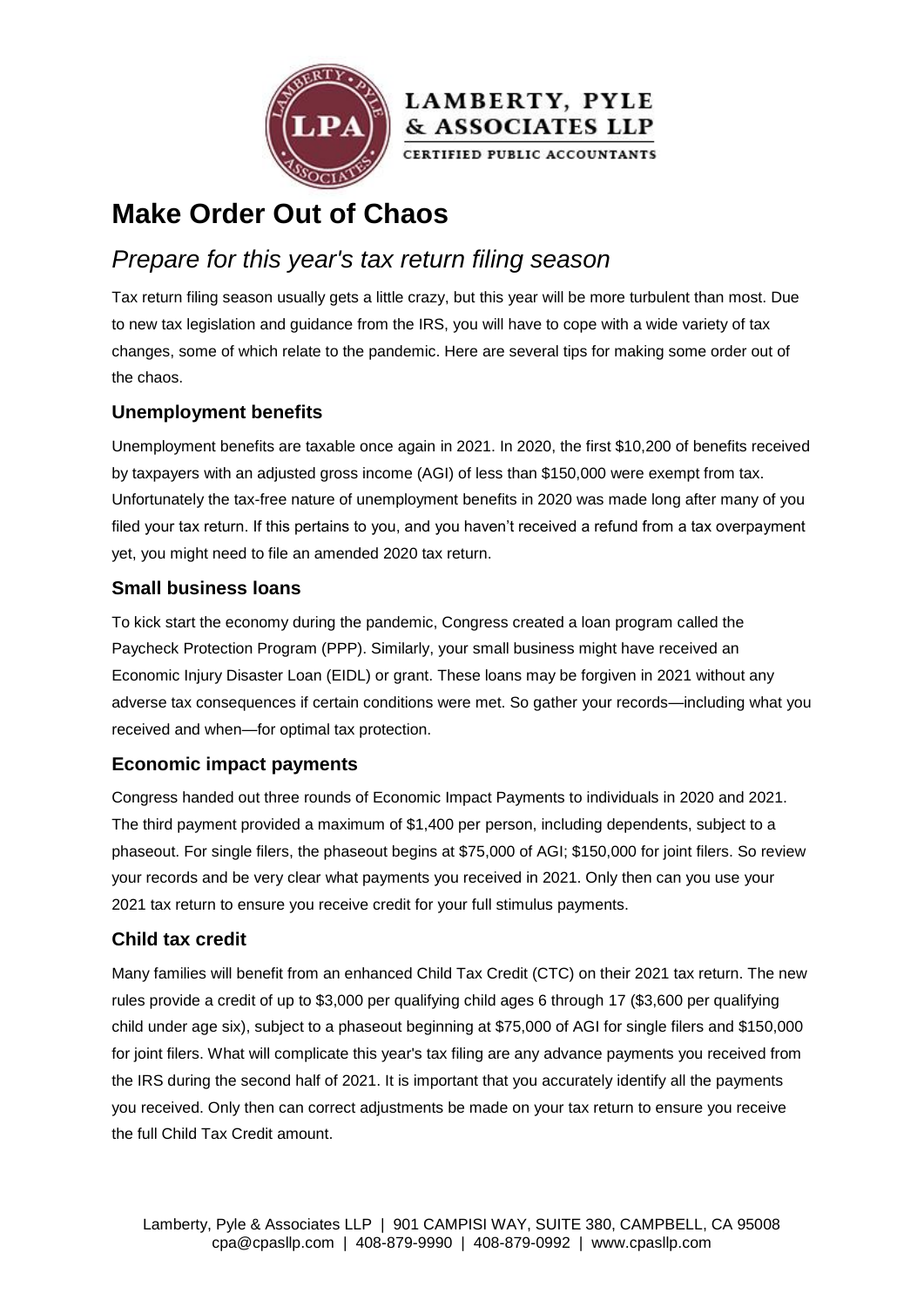

#### **Dependent care credit**

The available dependent care credit for qualified expenses incurred in 2021 is much higher than 2020, with a corresponding increase in phaseout levels. The maximum credit for households with an AGI up to \$125,000 is \$4,000 for one under-age-13 child and \$8,000 for two or more children. The credit is gradually reduced, then disappears completely if your AGI exceeds \$440,000.

& ASSOCIATES LLP

Due to the ongoing debate of proposed legislation in Washington, D.C., this year's tax filing season will seem a bit chaotic. With proper preparation, though, your situation can be orderly...but only if you prepare!

# **If You Wait, It's Too Late!**

### *Fire survival occurs before the first signs of smoke*

It's the dead of night. Something wakes you from a deep sleep. It sounds like popcorn. Is someone in the house? Now you are alert. You grab your phone, open the door and head for the sound. It's coming from the kitchen. At the same time, the smoke hits you AND the smoke alarms go off. Now is the time to act, and improving your survival comes from thinking about what you need to do….long BEFORE it happens.

#### **Learn from the experts**

Do a review of your situation now. Here are links to two great sources:

[American Red Cross](https://www.redcross.org/get-help/how-to-prepare-for-emergencies/types-of-emergencies/fire.html)

[National Fire Prevention Association](https://www.nfpa.org/Public-Education)

#### **Install and maintain equipment**

This includes smoke and carbon monoxide alarms and proper fire extinguishers all in the proper places and all in working order.

#### **Minimize risks**

The top causes of home fires are cooking, heating, electrical, smoking and candles. Knowing this, you can reduce the risk of fire by creating an awareness trigger when engaging in these areas. For example:

- Know how to handle different types of cooking fires both inside and outside.
- Know where shut off valves are for gas.
- Unplug when not using electrical devices.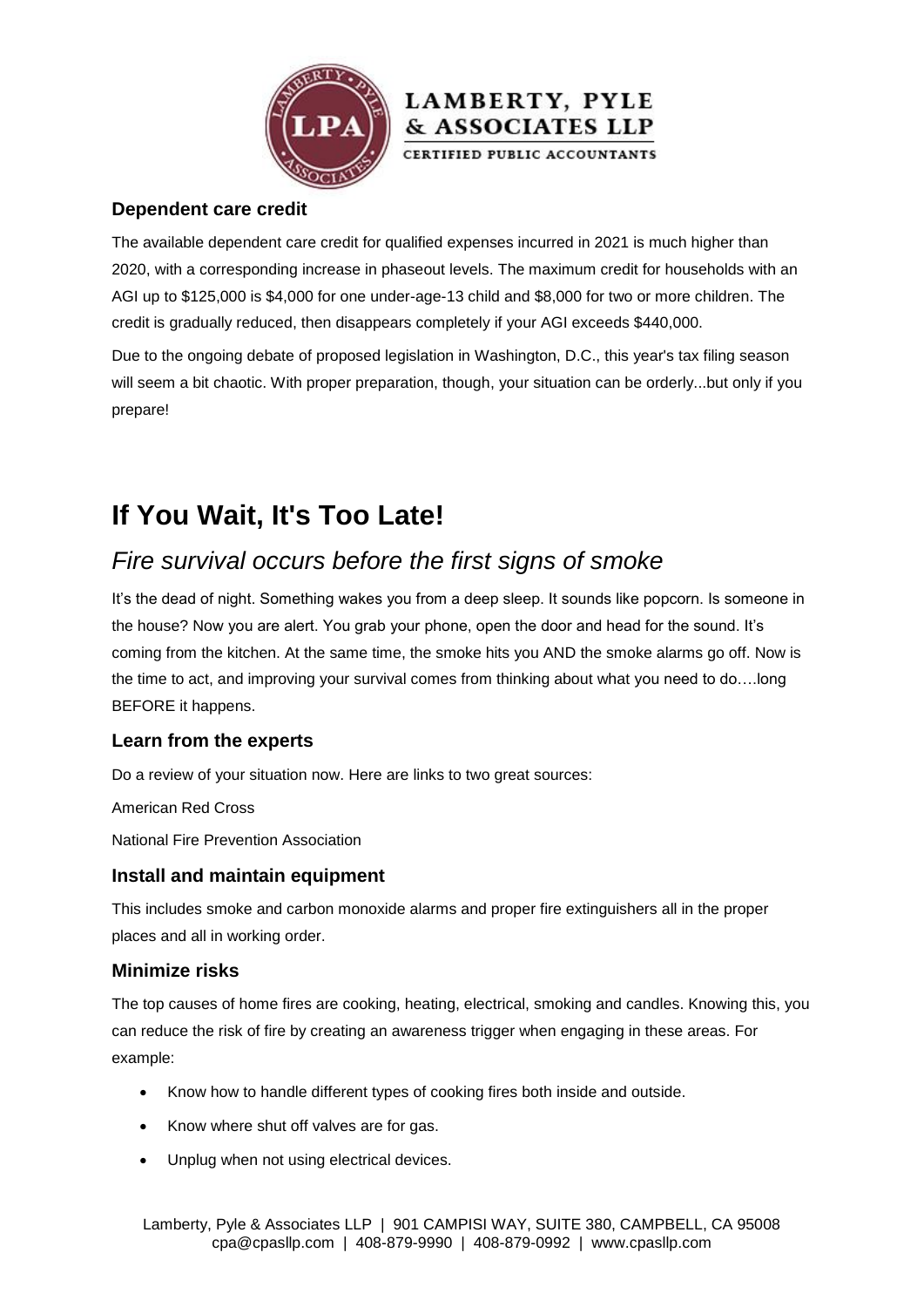



- Never smoke inside.
- Only buy candles enclosed in glass.

#### **Have an escape plan and practice it!**

When a fire occurs, you have two minutes to get out. Create a plan, provide two methods of escape, and practice the plan every six months. Know where you are going to meet so everyone is accounted for after you exit. This is especially important for kids as they may need to escape without your help. Also think about overnight guests and grandkids at sleepovers. This is where reviewing plans from experts can help.

#### **Get out. Stay out. Call for help.**

Make this your mantra when in the midst of a fire emergency.

#### **Review this I wish list.**

Hindsight is 20-20, and especially so when it comes to fires. Here are some tips from those who have gone through it:

I wish:

*I had a go bag. This is a small bag of essentials stored in your bedroom to grab if you need to leave in a hurry. It contains a change of clothes, coats, or other emergency items for the kids.*

*I had a good inventory. After the fire, you are going to spend a significant amount of time with insurance adjusters. Periodically review your policy and develop an inventory of your household items. Take videos, document models and ages of major appliances, autos, other equipment, and valuables.*

*I had a where to go plan. If you cannot return to your home, where will you stay? How will you pay for it? Figure this out ahead of time.*

*I had a remote backup of my computer and phone. Remote backups can be invaluable in getting you back up and running.*

*I had an emergency fund. It will take a while to get your life back in order. What if you need to take time off from work? Having 6 months of emergency funds can make all the difference as you recover from your disaster.*

The purpose of this article is not to act as an expert in fire safety, but rather to help generate awareness in this often overlooked subject. If, however, you need expert advice with your financial and tax affairs as you navigate this or other disasters, please call for help.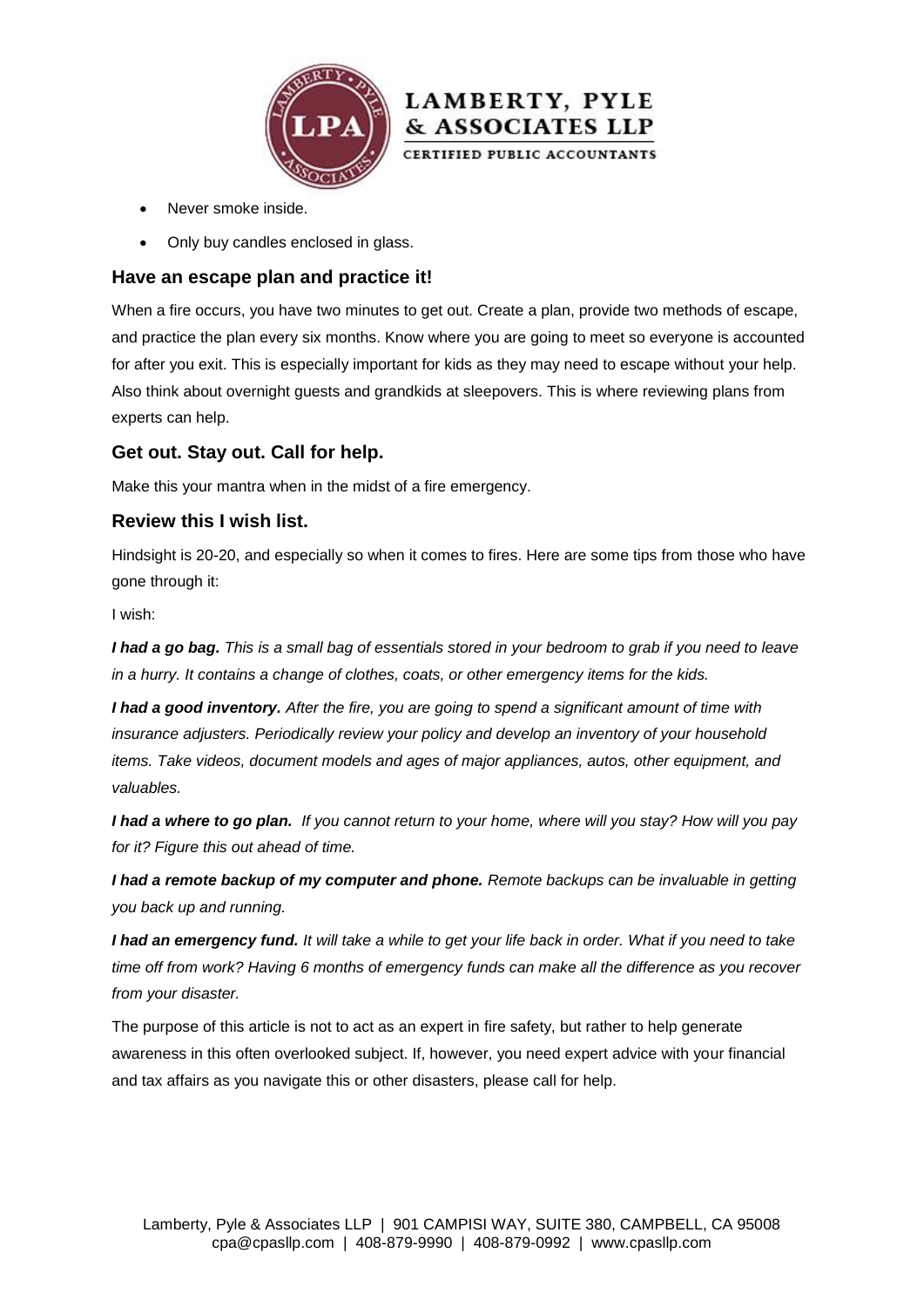



CERTIFIED PUBLIC ACCOUNTANTS

# **Plan Your Retirement Savings Goals for 2022**

There's good news for your retirement accounts in 2022! The IRS recently announced that you can contribute more pre-tax money to several retirement plans in 2022. Take a look at the following contribution limits for several of the more popular retirement plans:

| <b>Plan</b>          |                                                                             | 2022             | 2021                                          | <b>Change</b>    |
|----------------------|-----------------------------------------------------------------------------|------------------|-----------------------------------------------|------------------|
| <b>SIMPLE</b>        | <b>Annual Contribution</b>                                                  | \$14,000         | \$13,500                                      | $+$ \$500        |
| <b>IRA</b>           | 50 or over catch-up                                                         | Add \$3,000      | Add \$3,000                                   | No Change        |
| 401(k), 403(b),      | <b>Annual Contribution</b>                                                  | \$20,500         | \$19,500                                      | $+ $1,000$       |
| 457 and              | 50 or over catch-up                                                         | Add \$6,500      | Add \$6,500                                   | No Change        |
| <b>SARSEP</b>        |                                                                             |                  |                                               |                  |
| <b>Traditional</b>   | <b>Annual Contribution</b>                                                  | \$6,000          | \$6,000                                       | No Change        |
| <b>IRA</b>           | 50 or over catch-up                                                         | Add \$1,000      | Add \$1,000                                   | No Change        |
| <b>AGI Deduction</b> | Single; Head of Household                                                   | 68,000 - 78,000  | 66,000 - 76,000                               | $+$ \$2,000      |
| Phaseouts:           | Joint nonparticipating spouse 204,000 - 214,000 198,000 - 208,000 + \$6,000 |                  |                                               |                  |
|                      | Joint participating spouse                                                  |                  | 109,000 - 129,000 105,000 - 125,000 + \$4,000 |                  |
|                      | <b>Married Filing Separately</b>                                            | $0 - 10,000$     | $0 - 10,000$                                  | No Change        |
|                      | (any spouse participating)                                                  |                  |                                               |                  |
| Roth                 | <b>Annual Contribution</b>                                                  | \$6,000          | \$6,000                                       | No Change        |
| <b>IRA</b>           | 50 or over catch-up                                                         | Add \$1,000      | Add \$1,000                                   | No Change        |
| Contribution         | Single; Head of Household                                                   |                  | 129,000 - 144,000 125,000 - 140,000 + \$4,000 |                  |
| Eligibility          | Married Filing Jointly                                                      |                  | 204,000 - 206,000 198,000 - 208,000 + \$6,000 |                  |
|                      | <b>Married Filing Separately</b>                                            | $0 - 10,000$     | $0 - 10,000$                                  | No Change        |
| Rollover to Roth     | Joint, Single, or Head of                                                   | No AGI Limit     | No AGI Limit                                  | No AGI Limit     |
| Eligibility          | Household                                                                   | Allowed / No AGI | Allowed / No AGI                              | Allowed / No AGI |
|                      | <b>Married Filing Separately</b>                                            | Limit            | Limit                                         | Limit            |

#### **What You Can Do**

- Look for your retirement savings plan from the table and note the annual savings limit of the plan. If you are 50 years or older, add the catch-up amount to your potential savings total.
- Then make adjustments to your employer provided retirement savings plan as soon as possible in 2022 to adjust your contribution amount.
- Double check to ensure you are taking full advantage of any employee matching contributions into your account.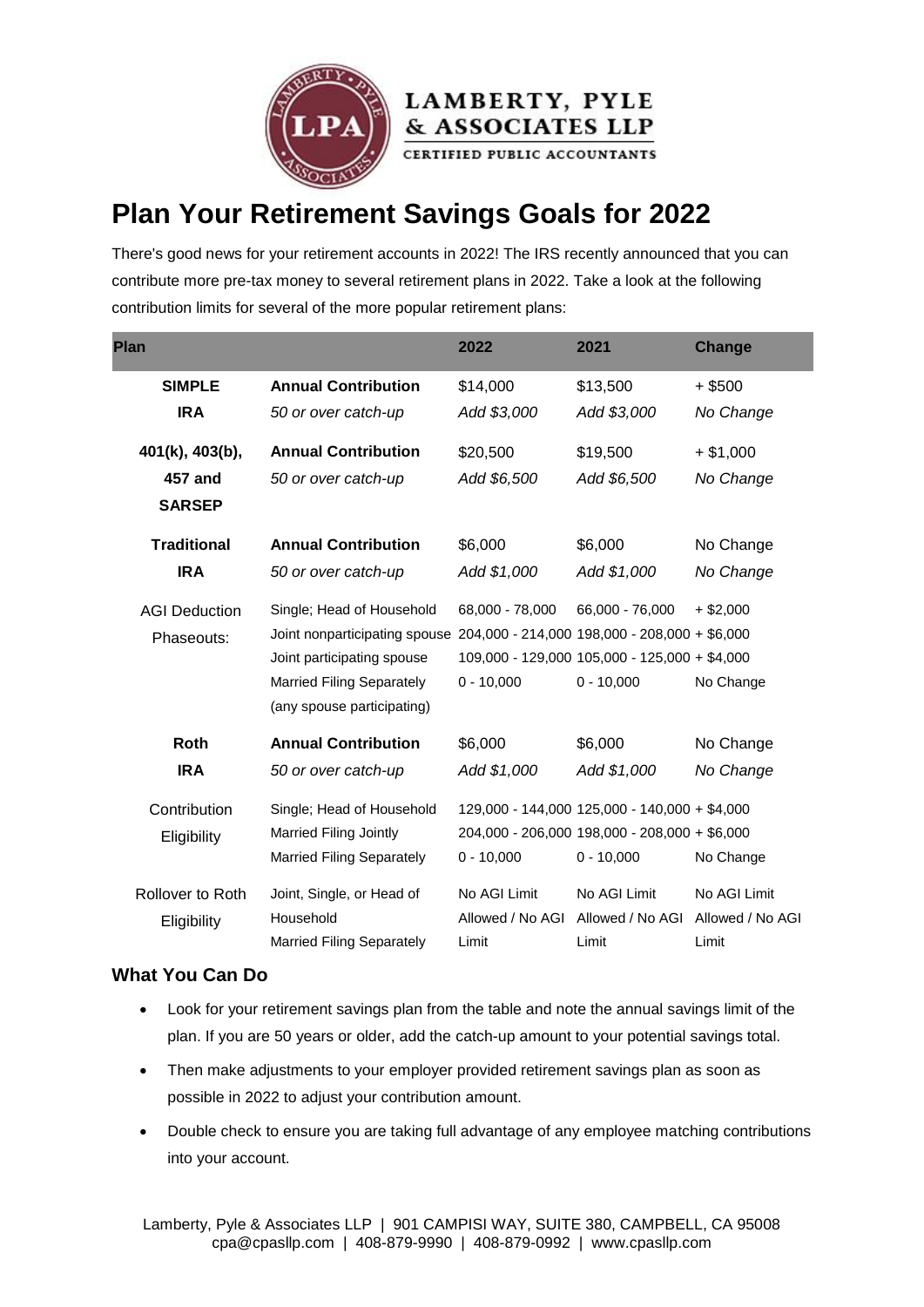



- Use this time to review and re-balance your investment choices as appropriate for your situation.
- Set up new accounts for a spouse and/or dependents. Enable them to take advantage of the higher limits, too.
- Consider IRAs. Many employees maintain employer-provided plans without realizing they could also establish a traditional or Roth IRA. Use this time to review your situation and see if these additional accounts might benefit you or someone else in your family.
- Review contributions to other tax-advantaged plans, including flexible spending accounts (FSAs) and health savings accounts (HSAs).

Now is a great time to make 2022 a year to remember for retirement savings!

# **Small Business Tax Return To-Do-List**

### *Eight ideas to make filing your tax return easier*

Consider these suggestions for helping to make tax season smooth sailing this year for your small business:

- 1. **Make your estimated tax payments.** Tuesday, January 18th is the due date to make your 4th quarter payment for the 2021 tax year. Now is also the time to create an initial estimate for first quarter 2022 tax payments. The due date for this payment is Monday, April 18.
- 2. **Reconcile your bank accounts.** Preparing an accurate tax return starts with accurate books. Reconciling your bank accounts is the first step in this process. Consider it the cornerstone on which you build your financials and your tax return. Up-to-date cash accounts will also give you confidence that you're not over-reporting (or under-reporting!) income on your tax return.
- 3. **Organize those nasty credit card statements.** If you use credit cards for your business, develop an expense report for these expenditures, if you have not already done so. The report should recap the credit card bill and place the transactions in the correct expense accounts. Attach actual copies of the expenses in the credit card statement. You will need this to support any sales tax paid in case of an audit. Use this exercise to show you are only including business-related expenses by reimbursing your business for any personal use of the card.
- 4. **Reconcile accounts payable.** One of the first tax deadlines for many businesses is issuing 1099 forms to vendors and contractors at the end of January. Get your accounts payable and cash disbursements up-to-date so you have an accurate account of which vendors you paid.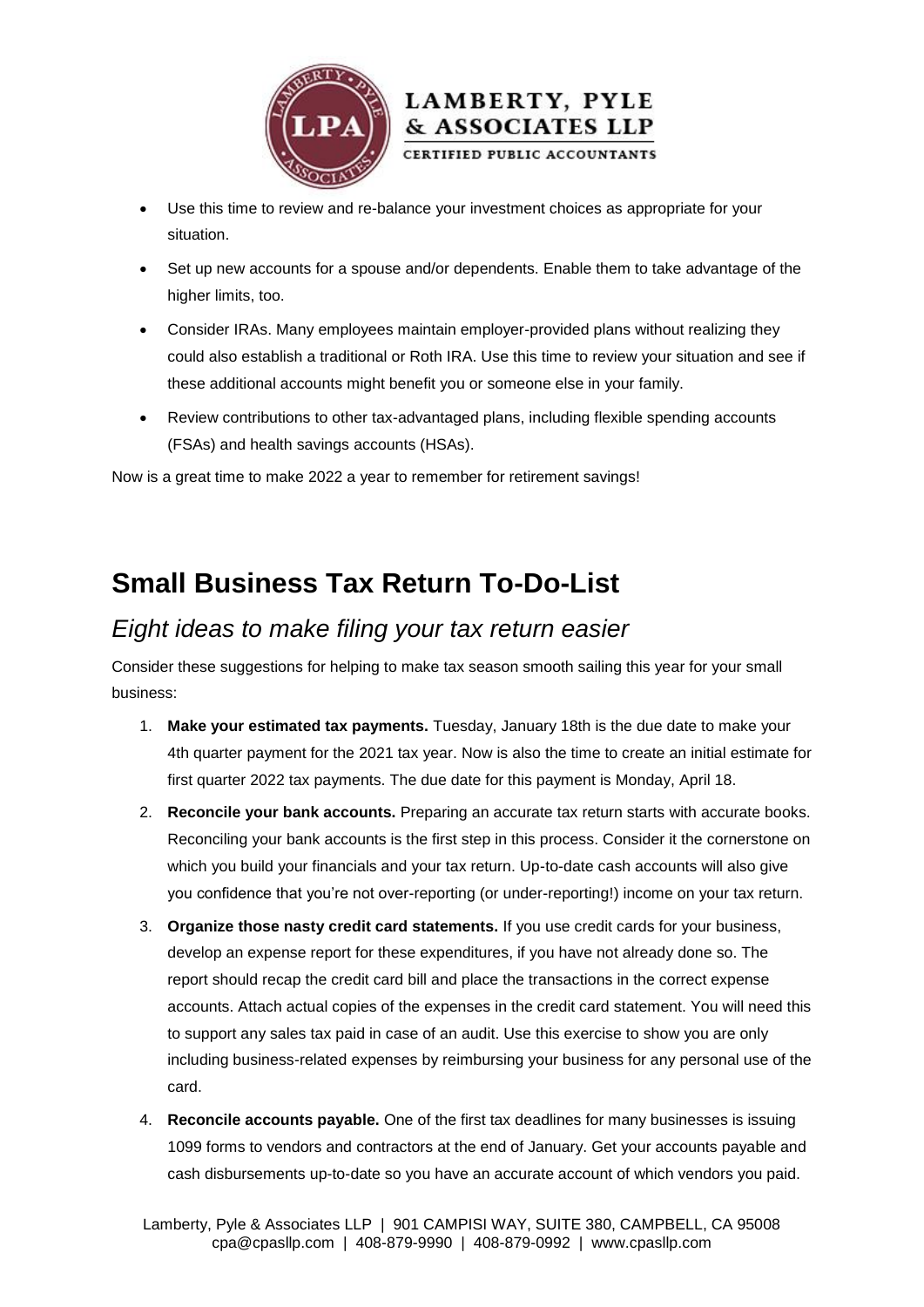

### **LAMBERTY, PYLE** & ASSOCIATES LLP

CERTIFIED PUBLIC ACCOUNTANTS

- 5. **Get your information reporting in order.** Now identify anyone you paid during the year that will need a 1099. Look for vendors that are not incorporated like consultants or those in the gig economy and don't forget your attorneys. You will need names, addresses, identification numbers (like Social Security numbers) and amounts billed. Send out W-9s as soon as possible to request missing information.
- 6. **File employee-related tax forms.** If you have employees, file all necessary W-2 and W-3 forms, along with the applicable federal and state payroll returns (Forms 940 and 941). Do this as soon as possible in January to allow time to identify any potential problems.
- 7. **Compile a list of major purchases.** Prepare a list of any purchases you made during 2021 that resulted in your business receiving an invoice for \$2,500 or more. Once the list is compiled, find detailed invoices that support the purchase and create a fixed asset file. This spending will be needed to determine if you wish to depreciate the purchase over time, take advantage of bonus depreciation, or expense the purchase using code section 179. Your choices create a great tax planning tool.
- 8. **Review the impact of COVID-19.** There are a number of federal and state initiatives that will need to be considered when filing your 2021 tax return. If you received payroll credits for employee retention or have a Paycheck Protection Program loan that needs to be accounted for this year, be prepared with the details. It will be important to correctly account for these funds.

Should you need help, please reach out for assistance.

### **Ideas to Improve Your Financial Health in 2022**

A new year. New resolutions. Here are five ideas to consider to help improve your financial health in the upcoming year.

- 1. **Save more for retirement.** Plan for the future by feathering your retirement nest egg. For instance, you can contribute up to \$20,500 to a 401(k) account in 2022, plus another \$6,500 if you're age 50 or older. Plus, your company may provide matching contributions up to a stated percentage of compensation. And you can supplement this account with contributions to IRAs and/or other qualified plans.
- 2. **Update your estate plan.** Now is a good time to review your will and make any necessary adjustments. For example, your will may need to be updated due to births, deaths, marriages or divorces in the family or other changes in your personal circumstances. Also review trust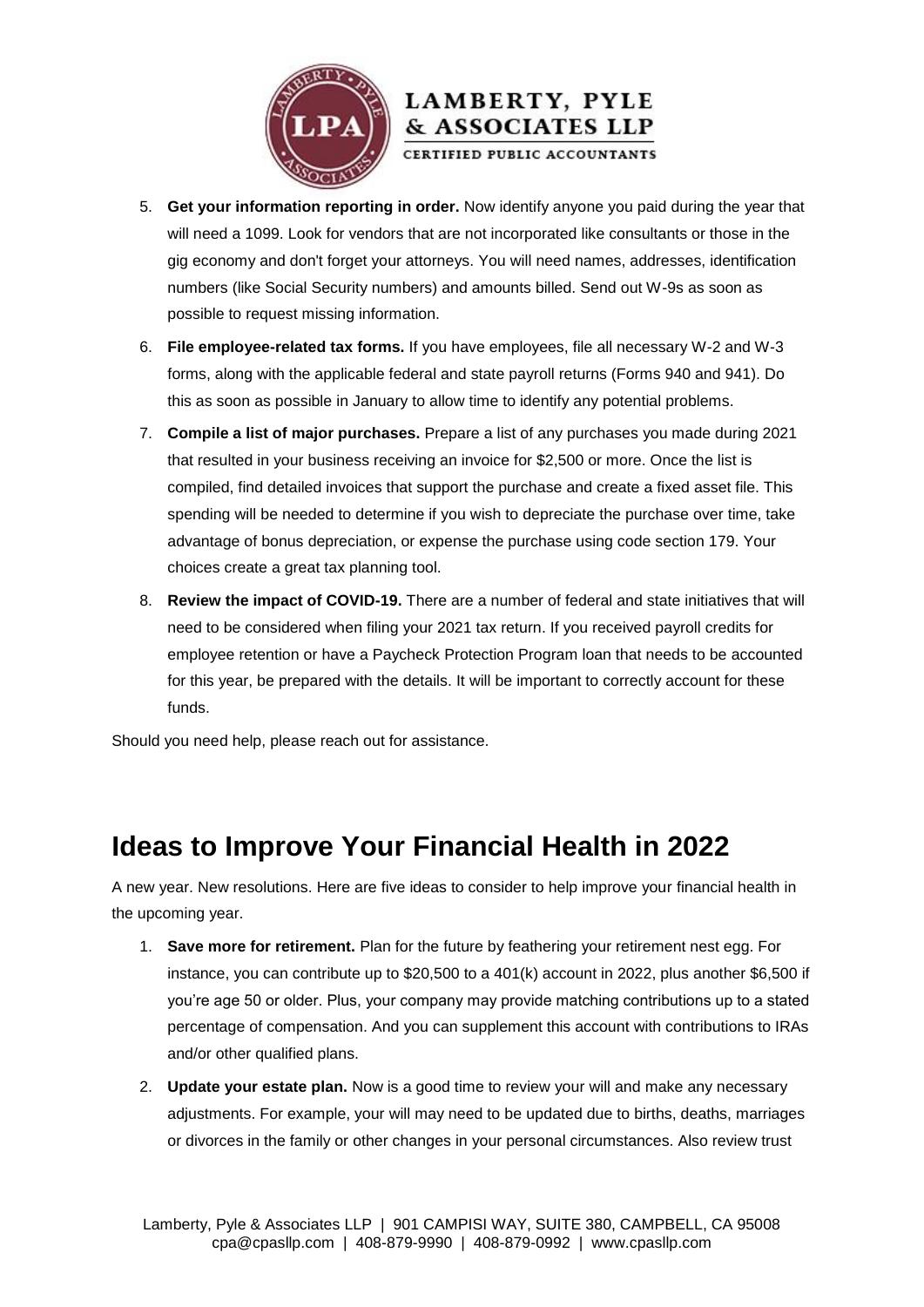

#### documents, powers of attorney (POAs) and healthcare directives or create new ones to facilitate your estate plan.

& ASSOCIATES LLP

- 3. **Rebalance your portfolio.** Due to the volatility of equity markets, it's easy for a portfolio to lose balance against your investment objectives. To bring things back to where you want, review your investments periodically and reallocate funds to reflect your main objectives, risk tolerance, and other personal preferences. This will put you in a better position to handle the ups and downs of the markets.
- 4. **Review, consolidate, and lower debt levels.** One sure-fire method for improving your financial health is to spend less and save more. Start by chipping away at any existing debts. This may mean giving up some luxuries, but it's generally well worth it in the long run. Pay extra attention to debts with high interest charges like credit card debt. If possible, consider consolidating several of these debts into one or two obligations if you can lower your interest rate in the process.
- 5. **Contingency planning.** No one can foresee every twist and turn that 2022 will take. To avoid potential financial hardship, look to improve your emergency fund by setting aside enough funds to pay for six months or more of your expenses in case of events like a job loss or a severe health issue.

These five tips can help you thrive in 2022!

### **Small Business: Coping with Shortages and Delays**

As we enter the New Year, businesses continue to be hampered by a near-unprecedented lack of supplies and materials. Besides items that have received widespread national attention like toilet paper and computer chips for cars, the slowdown in the supply chain is affecting everything from electronic devices to couches to sneakers—and plenty in between.

To complicate matters for businesses operating in a competitive environment, the supply chain disruption is being compounded by a tight labor market, especially for drivers and other delivery people. It all adds up to long delays, reduced profits, and frustration for everyone involved.

What can your small business do? Consider these practical suggestions.

 **Communicate with empathy.** The worst thing you can do is clam up when customers start questioning orders or complaining about backlogs. Be upfront about the problems you're facing.